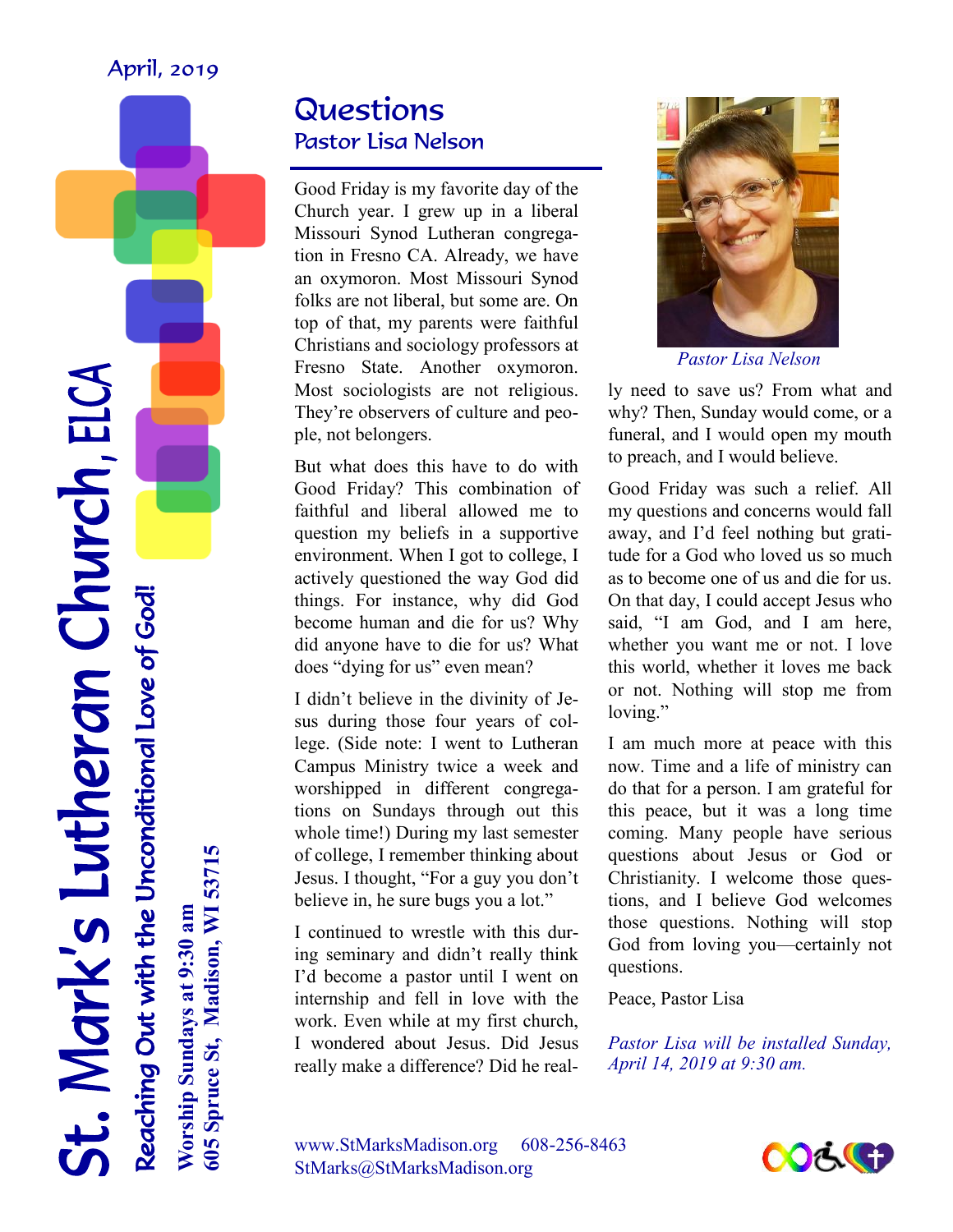### Holy Week & Easter at St. Mark's

Please join us for Worship during Holy Week!



**Palm Sunday, April 14 Worship at 9:30 am**



*Pastor Lisa Nelson.* 

#### **Good Friday, April 19 Worship at 6:30 pm**

The ancient title for this day—the triumph of the cross—reminds us that the church gathers not to mourn this day but to celebrate Christ's life-giving passion and to find strength and hope in the tree of life. Join us as darkens falls and hear the passion story according to the Gospel of John from the arrest of Jesus to his burial. Pastor Lisa Nelson, preaching and presiding.

#### **Including the Installation of Pastor Lisa Nelson**

Bishop Viviane Thomas-Breitfeld, South-Central Synod of Wisconsin, ELCA, will be officiating and will preach in worship. Join us in singing Hosannas as we hear again the story of Jesus' triumphant entry into Jerusalem. Worship includes Holy Communion

*Rev.Viviane Thomas-Breitfeld Bishop, South-Central Synod, WI, ELCA*

#### **Easter Sunday The Resurrection of Our Lord, April 21 Worship at 9:30 am**

"I have seen the Lord!" Mary's proclamation is the culmination of the Gospel on this morning filled with joy and Alleluias! Join us in celebration of Christ's triumph over death. Worship includes Holy Communion, shouts of "He is Risen! Alleluia!" and the astounding news that Jesus has triumphed over death and the grave that we may know the saving grace of God. Pastor Lisa Nelson preaching and presiding.

### Food Pantry Grant

St, Mark's Food Pantry has been awarded a grant from the 2019 Partners in Equity Food Grant Project from the Dane County Tamara D. Grigsby Office for Equity and Inclusion, in partnership with the Dane County Food Council. The grant is in the amount of \$1500 and it's intended purpose is to address issues related to healthy food access. St. Mark's was one of only three applicants to receive a grant. We are grateful for this support! The funds will be used to improve food security including access to foods for those with dietary restrictions.

*Food Ministry Coordinator, Tony Esser, and volunteer Barb Zimmerman, frequently shop for food to supplement food pantry inventory. There are many items not provided by CAC or not often available. Thanks to Tony and Barb for making sure our pantry has what it needs!*

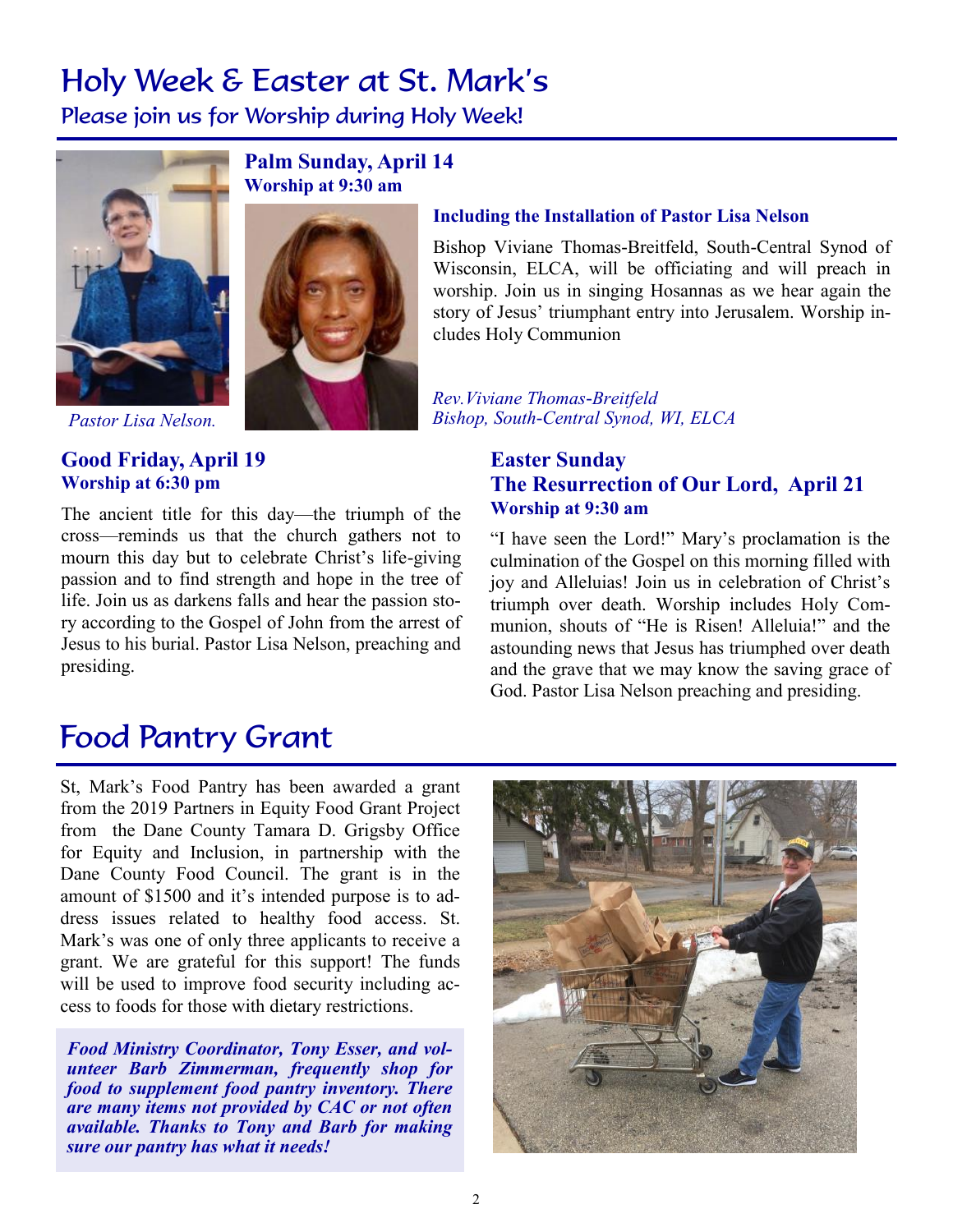### From Our President Lisa Manion

Finally, Spring is here. When we started Lent, it looked like we would still be standing in snow at Easter, but I'm glad the snow is gone and the world is turning a little greener.

We encountered some problems with water in the elevator as the thaw began. We didn't encounter this last summer during the extremely heavy rains, so we think it was caused by an ice dam on the roof. Jim is looking at ways to avoid that next year. If you see anything in the church that needs attention, please let me know. I'd rather spend a couple hundred dollars fixing something before it becomes a large project costing several thousand dollars!

I'm hoping Mad Plowing has done the last of the snow removal from the parking lot for the winter (fingers crossed). They did a good job and were cheaper than anyone else we received a quote from, but there was a lot of snow to remove this winter and their bills really added up (as Deb can attest)!

We're ready for Pastor Lisa Nelson to begin her ministry with us in April. The grant documents have been signed and we should start getting the money soon. We're currently working on the installation plans and will share more once we have details.

### South Madison Unite!

#### Save Our Supermarket!

This organization, formerly known as Friends of



Park Street, is a coalition of South Madison residents and their allies who seek to ensure equitable, convenient, and uninterrupted access to a full-service supermarket on South Park Street.

South Madison Unite has provided an information sheet entitled "Save Our Supermarket" which you will find on the back page of this newsletter.

To receive updates and news regarding this concern:

- join South Madison Unite at https://www.southmadisonunite.org/join-us.html
- "Like" us on Facebook at https://www.facebook.com/southmadisonunite/

Because the bishop's schedule is very tight, we had some difficulty setting the date, but have now settled on Sunday, April 14 during worship at 9:30 am.

On the Food Ministry side, food donations are down this year from last for the



food pantry. To add to that, usage is up in our food pantry. This is causing Tony to have to purchase more food this year. We are working on ways to improve food donations. There are specific things that Tony cannot get at CAC (Community Action Coalition) that are popular in the food pantry and we are having to purchase them (e.g., pineapple, canned peas, Hamburger Helper) and we want to encourage potential donors to donate those items to fill our shelves adequately. Our pantry is a vital way to feed the hungry in Madison!

Finally, Spring is here. The dark days of winter are behind and the promise of the resurrection is coming soon. I love this time of year.

Lisa Manion

### You Can Help at St. Mark's! There Are Many Ways You Can Help!

We rely on volunteers for most of our maintenance and lawn care. The sanctuary and hallways need frequent vacuuming and dusting. Restrooms need to be cleaned regularly, and paper products re-stocked. Stairwells and lower level hallways need to be cleaned and mopped. Please look for ways that you can pitch in to keep our building looking great!

#### **See Something That Needs to Be Done?**

If you see something that needs to be repaired, cleaned, replaced, etc., please share your concern with President, Lisa Manion. Have an idea how to take care of the issue? Be sure to let us know how we can help! To leave a message at the church email StMarks@StMarksMadison.org. or call the office at 608-256-8463.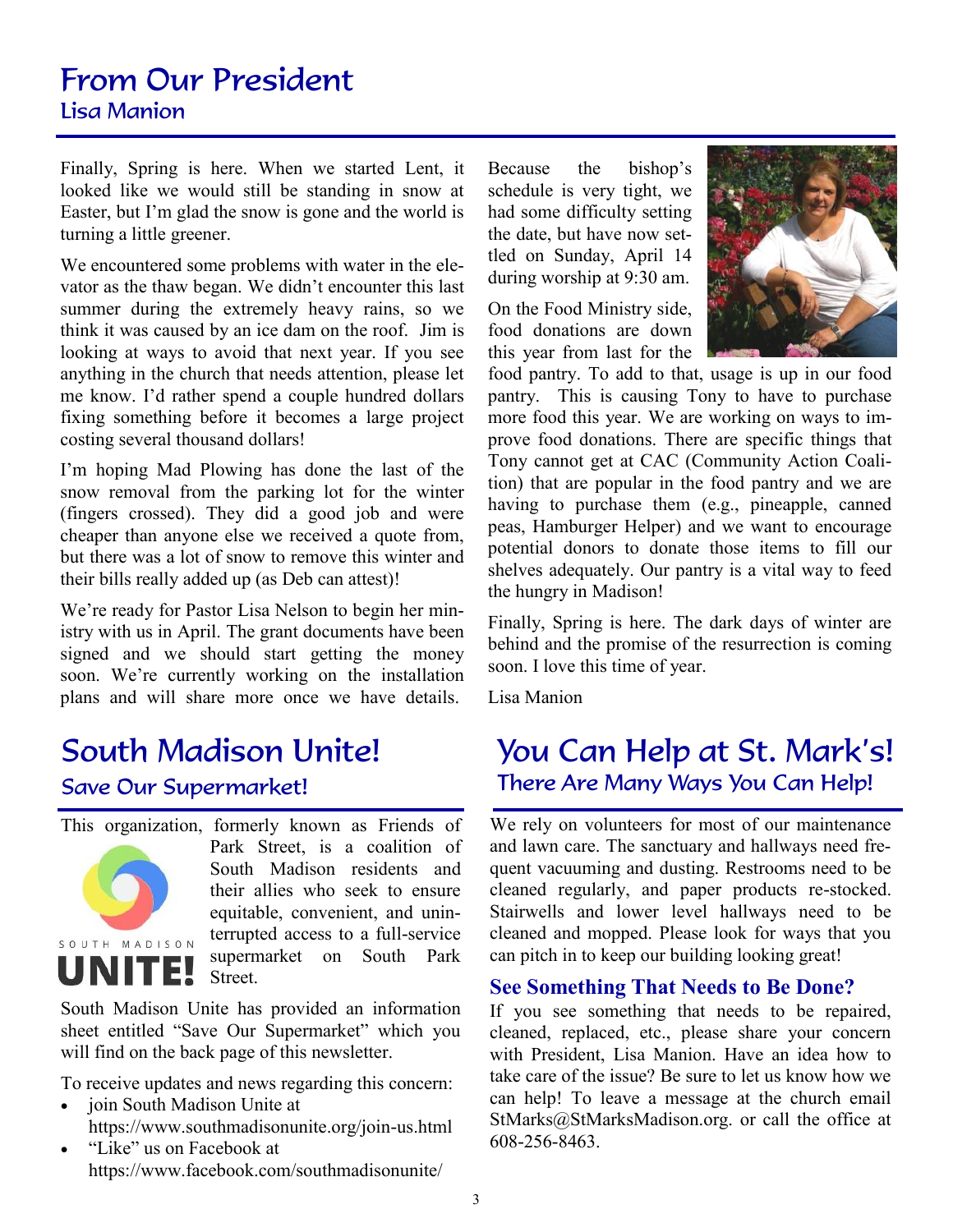### Faithful Innovation

#### **What is Faithful Innovation?** *St. Mark's is a participant in Faithful Innovation*

This is a process, not a program, in which a group of congregations form an intentional "learning community." Participating congregations will discern their unique answer to this question: *"As we listen to God, one another, and our neighbors, what future do we imagine God is bringing forth in our midst?"* The answer needs to come from Christ and our willingness to ask hard questions and listen for answers, as well as our ability to take risks, secure in our standing in Christ.

Through prayer, skill-building, action and reflection, participating congregations address the pressing questions about the future of God's church. The experience includes three Sunday afternoon workshops, listening experiments, and ongoing coaching calls with synod leaders and trained process coaches.

We will have a Guiding Team, the conduit through which our whole congregation is invited to participate. The team will receive coaching on how to engage others in our congregation throughout the process. Our coach will help answer questions that arise and address challenges we face in the process.

#### **Dwelling in the Word**

As we journey through this process of Faithful Innovation, we are invited to "dwell in the word." We are encouraged to read Acts 16:6-15 (below) every day and consider what God might be saying to us, to

#### **Asking God Questions**

The questions we ask shape how we think about God, our congregation, each other, and our neighborhood. We want to learn to regularly ask "God Questions" of each other along this journey. We will listen for God's answers, dwell in scripture together, share stories about what God is doing at St. Mark's, and notice where God might be at work in our lives and in our neighborhood.

Examples of "God Questions"

- What might God be up to?
- What might God be saying to us?
- How do we sense God's presence in our daily lives (in our workplaces and in our neighborhoods)?
- What does God care about in our local communities?
- How might God be leading our congregation to join in something God is already doing?



notice new things in the scripture that we haven't noticed before, and to consider what these things might mean for us as individuals, as the community of St. Mark's and for our neighborhood.

#### **Acts 16:6-15**

They went through the region of Phrygia and Galatia, having been forbidden by the Holy Spirit to speak the word in Asia. When they had come opposite Mysia, they attempted to go into Bithynia, but the Spirit of Jesus did not allow them; so, passing by Mysia, they went down to Troas. During the night Paul had a vision: there stood a man of Macedonia pleading with him and saying, 'Come over to Macedonia and help us.' When he had seen the vision, we immediately tried to cross over to Macedonia, being convinced that God had called us to proclaim the good news to them.

We set sail from Troas and took a straight course to Samothrace, the following day to Neapolis, and

from there to Philippi, which is a leading city of the district of Macedonia and a Roman colony. We remained in this city for some days. On the sabbath day we went outside the gate by the river, where we supposed there was a place of prayer; and we sat down and spoke to the women who had gathered there. A certain woman named Lydia, a worshipper of God, was listening to us; she was from the city of Thyatira and a dealer in purple cloth. The Lord opened her heart to listen eagerly to what was said by Paul. When she and her household were baptized, she urged us, saying, 'If you have judged me to be faithful to the Lord, come and stay at my home.' And she prevailed upon us.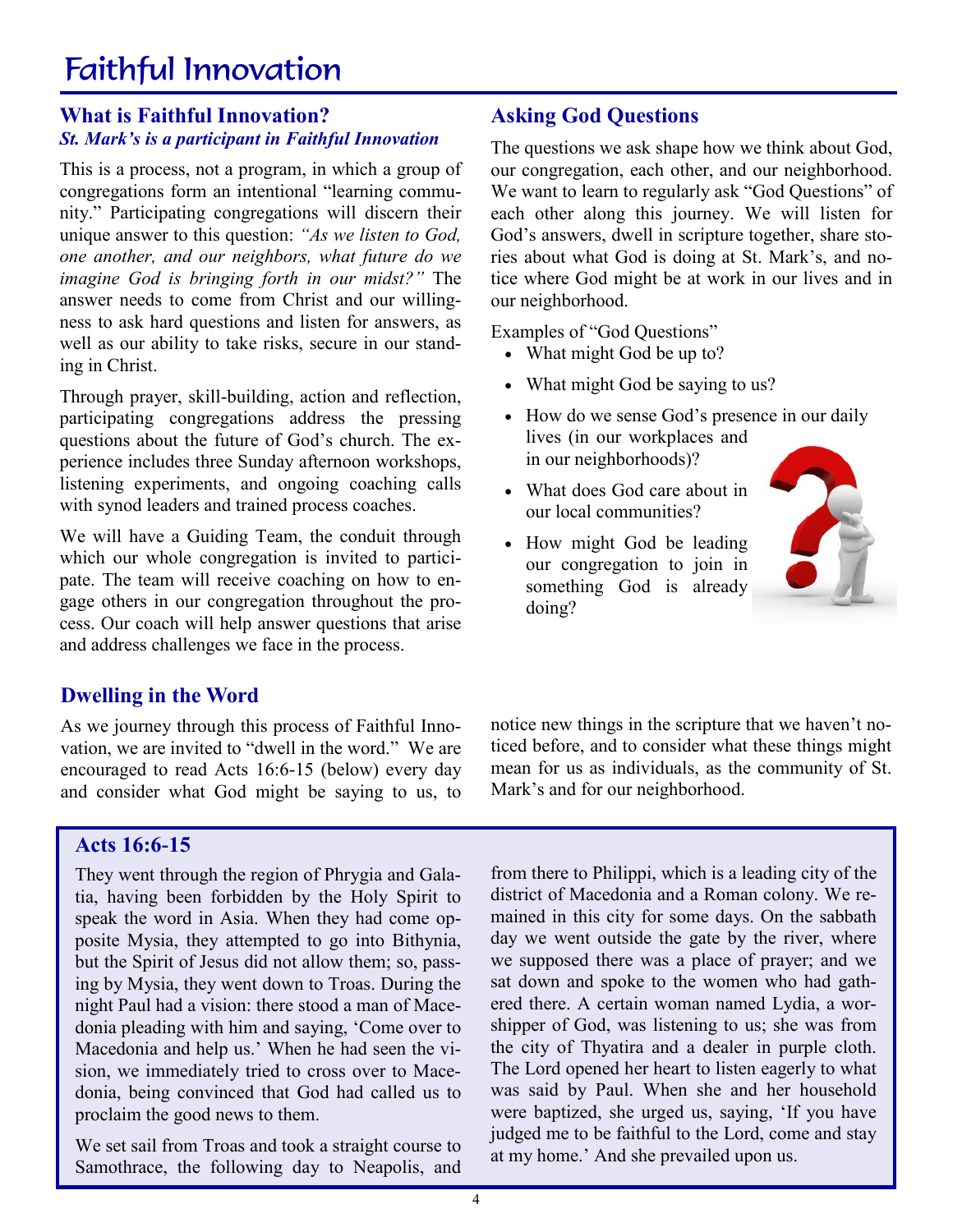# Installation of Rev. Lisa Nelson

With Reception to Follow

#### **Sunday, April 14, 9:30 am**

Please Join us for the Installation Service of our new pastor, Rev. Lisa Nelson, on Sunday, April 14 at 9:30 am worship.

Rev. Viviane Thomas-Breitfeld, Bishop of the South-Central Synod of Wisconsin, ELCA will preach and officiate. We are honored to have her joining us for this special event!

During the Service of Installation, Rev. Nelson and the People of St. Mark's Lutheran Church make vows to each other to be faithful to the teachings of Christ and the holy scriptures, to care for one another, to pray for one another, to support and encourage one another in our ministry together.

#### **Installation Reception**

Sunday, April 14 following worship, we will host a reception for Rev. Lisa Nelson to celebrate her installation. Please plan to attend! If you would like to help with planning or provide treats or refreshments, please speak to Lisa Manion, congregation president.



### Blow, Spirit, Blow!

As we have made our journey through the past 8 plus months without a pastor, we have become profoundly aware of the whirl wind of the of the Holy Spirit blowing through the life and ministry of St. Mark's.

We chose not to be daunted by the shadows of financial and facility burdens or the many tasks that loomed, and have grown in faith and hope for what the future can hold.

We have been blessed with pastoral support from several pastors in our synod who have preached and presided at worship, helped us with pastoral needs and walked with us through this wilderness.

We have been blessed by a bishop and synod staff who listened to our needs, recognized the importance of our presence in this community and entered into our vision to be innovative in how ministry is done.

We have been blessed with the support of an ELCA grant that will help us as we begin this new chapter, and give thanks for Bishop Thomas-Breitfeld who pursued and secured this support.

We have been blessed by each other as we have risen to the challenge of sustaining our worship and ministries, as well as maintaining and improving our facility. Everyone has stepped up to take ownership in a variety of ways to meet the challenges.

We have been blessed by the many congregations, individuals, organizations and businesses who have supported our Food Ministries financially, as volunteers and with donations of food and supplies.

We were uncertain when we embarked on this journey. We had been told there was no hope for this tiny congregation in an old neighborhood on the south side of the city. But the Spirit blew. It blew fresh air into our bodies and into our minds. It blew away the shadows of negativity, and blew in new hope and new energy. It blew support for our worship and ministries not just to survive but to thrive and grow.

And now the Holy Spirit has blown Pastor Lisa to join with us as we continue our journey into the beautiful unknown with new ideas, new opportunities and new determination to hear God's call, hoist our sails and ride on the Spirit's tail!